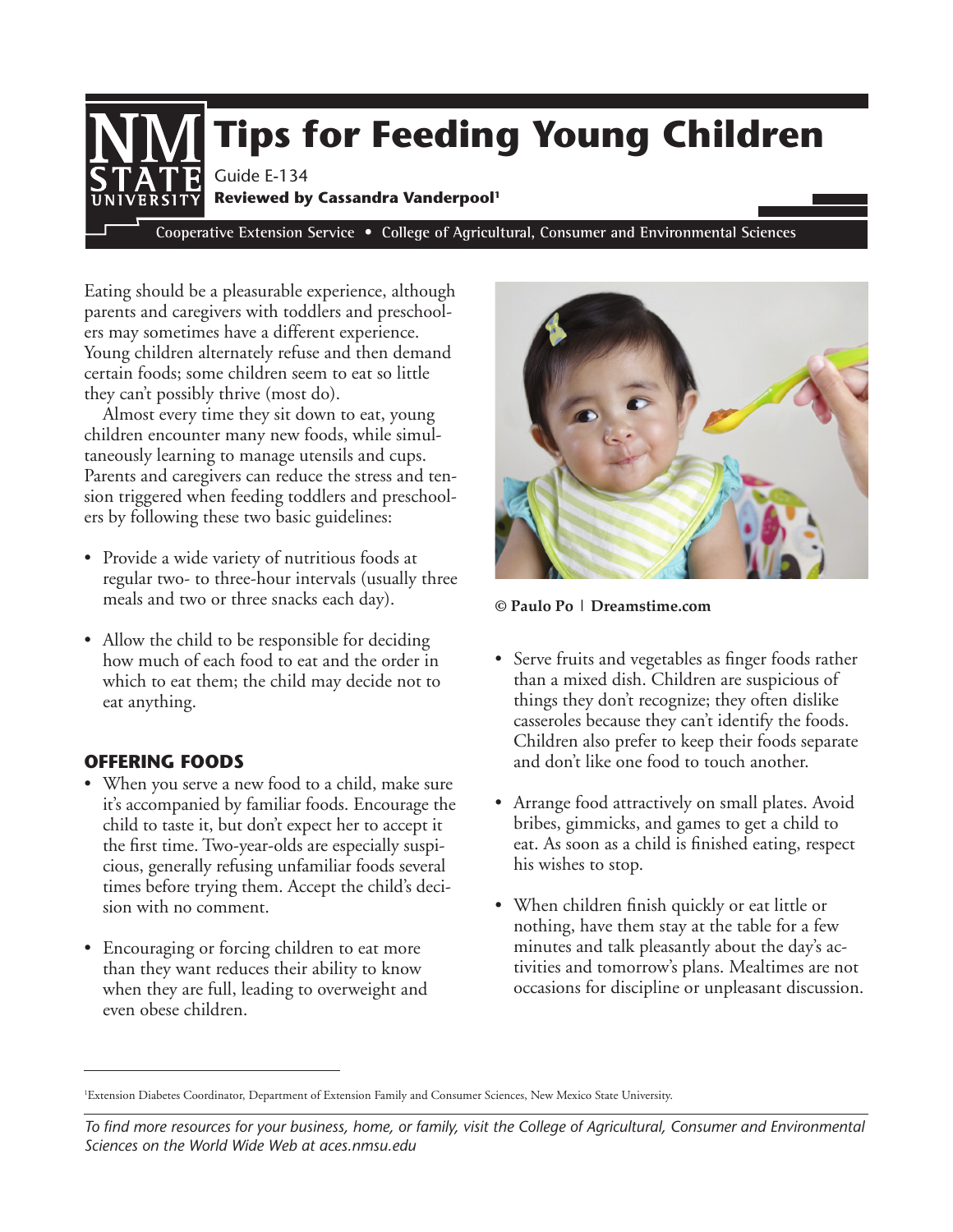- Keep portions small. A spoonful of fruits and vegetables, a quarter of a slice of bread, and two or three small bites of meat may be sufficient for small eaters. Allow children to ask for seconds after they have finished their first servings.
- Don't run a short-order kitchen, responding to a variety of requests from different family members.

## **WHAT TO EXPECT FROM YOUNG CHILDREN**

- When children refuse to eat a regular meal or snack and then return to the kitchen just as it's cleaned up asking for something to eat, tell them pleasantly that the next meal or snack will be forthcoming at the usual time. A child will not starve in that short time and will learn to observe a regular eating schedule.
- Do not present dessert as a reward or incentive for eating. Allow children to eat dessert first if they wish—especially if it's already on the table—followed by other foods. Provide necessary nutrients by serving desserts such as fruits, yogurt, and pudding.
- Children have small stomachs and need to eat several times throughout the day. Provide small meals and snacks to maintain a consistent supply of energy and nutrients for growth and activity.
- Children learn to know when they are satisfied if they are allowed to select their own diet from a variety of nutritious foods and eat only as much as they want. These children are more likely to develop lifelong good eating habits.
- Be patient with children's idiosyncrasies. A child may think a sandwich isn't really a sandwich unless it's cut diagonally, want milk served in one cup and juice in another, or expect the customary place mat same side up every time. For the child, these are important parts of the meal. These needs generally fade over time.
- Children frequently develop food fads. For example, a child may request a peanut butter sandwich at snacktime for days or weeks. As long as the requests don't disrupt the family



meal plan, it's easier to comply since these requests pass with time.

- Children in day care are often hungry when you pick them up at the end of the day. Provide them with a light snack as soon as they get home.
- Hungry children are not patient. When you eat away from home, bring a few crackers or wedges of fresh fruit to take the edge off their appetites as they wait for a meal.
- Children go through temporary periods of not eating. Be careful not to hover over the child at mealtime or strive to feed the child by preparing a special dish. Don't offer rewards or incentives or allow the child to dictate the family meal plan—you may find yourself with a finicky eater. Children recognize when they have power over adults and will use their skill to manipulate adults.

## **MAKING MEALTIMES PLEASANT**

Two-year-olds may stay with a meal for as long as 10 minutes; four-year-olds are usually ready to leave the table in 20 minutes.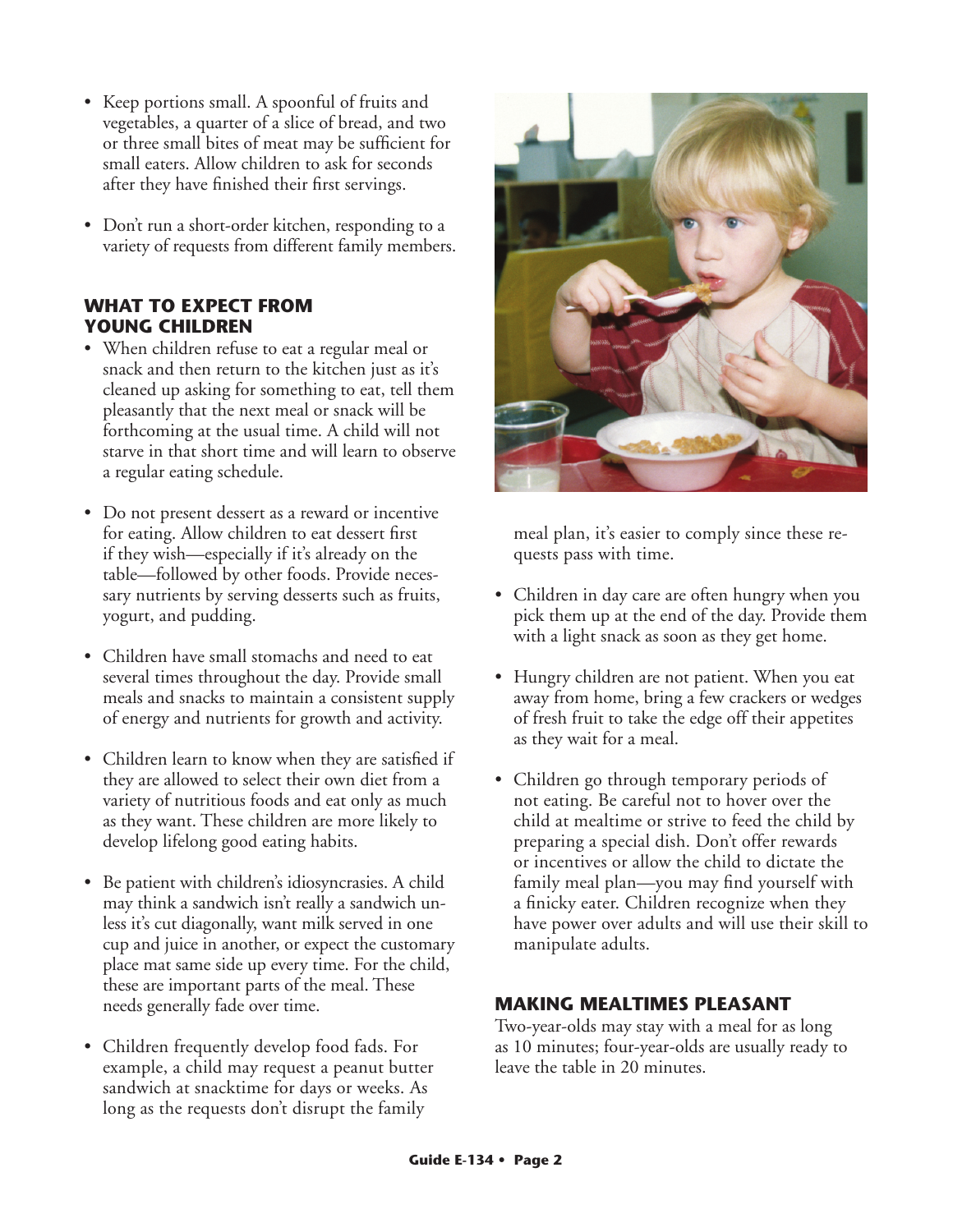- Make the child's chair a comfortable height for sitting at the table. Provide a foot support to prevent leg fatigue.
- Children should always sit when eating—most choking occurs when children are running.
- Provide tip- and spill-proof glasses for drinks. When spills occur, let children help clean up.
- Children generally eat better when an adult sits with them. Be patient with slow eaters who may become involved in the eating process itself or visiting. Eliminate the distractions of television, toys, or other activities.

## **SERVING FOODS SAFELY**

- Cut all foods, especially meats, into small, bitesized pieces to prevent choking.
- Cool foods to room temperature to avoid burns.
- Provide child-sized utensils. Using small pitchers, children can pour their own milk or juice.
- Use nonbreakable dishes and cups. Cloth and plastic placemats protect the table from spills and stray food.
- Some foods are unsafe for children under age three, including nuts, small rounded candies, hot dogs, and raw carrots. They are difficult to manage in the mouth and are likely to cause choking.
- Children usually do not like spicy or hot seasoned foods until they are elementary school age or even older.

## **OFFERING NUTRITIOUS FOODS**

• Avoid offering children foods low in nutrients and extremely high in fat and sodium. Young children need only about 1,000 calories per day, so too many low-nutrient, high-calorie foods (such as cookies, candy, chips, and soft drinks) will displace high-nutrient foods. Poor food choices threaten children's growth and health.

- Children often prefer raw vegetables to cooked ones. Thin strips of zucchini, bell pepper, celery, and carrots dipped in cottage cheese or yogurt spreads or low-fat salad dressing are good food choices.
- Choose real fruit and vegetable juices rather than artificial fruit drinks, which are high in sugar and low in nutrients.
- Keep a supply of quick, nutritious snacks readily available for occasions when you have both hungry children and a tight schedule. Cheese, crackers, and juices are quick, nutritious fillers.
- The best role models for good eating habits are the adults and older children who care for children. Older children who have been allowed to choose what they want to eat are less likely to criticize a food, discouraging other children from eating it, too.

### **GOOD FOODS FOR YOUNG CHILDREN**

Focus on serving children these nutritious foods:

**Vegetables:** Thin carrot strips (children over age three), cherry tomato halves, tomatoes, mushrooms, cut up lettuce, ripe avocado, asparagus tips, sweet pepper strips, zucchini or squash strips, corn, broccoli and cauliflower tips, green beans, cooked sweet potato, mashed potatoes, oven-baked potato fries, peas, cooked and uncooked frozen vegetables, celery with strings removed.

**Fruits** in thin wedges or bite-sized pieces: Apples, pears, peaches, oranges, mandarin oranges, canned fruits, fresh berries (halved), watermelon with seeds removed, cantaloupe, bananas.

**Breads and Cereals**: Toast, arrowroot cookies, zwieback crackers, soda crackers, pretzels, bagels, unsweetened cereals served either dry or with milk, regular and instant hot cereals, cooked pasta (including noodles, macaroni, and spaghetti), whole-grain breads and buns, rice.

**Dairy**: Cheese cubes and slices, yogurt, low-fat milk.

**Meats, Fish, Poultry, Other**: Tender, diced beef, chicken, and fish; fish sticks; ground meat; hot dog spears (split lengthwise into fourths and then in halves); hard-cooked eggs; well-cooked legumes such as beans; peanut butter.